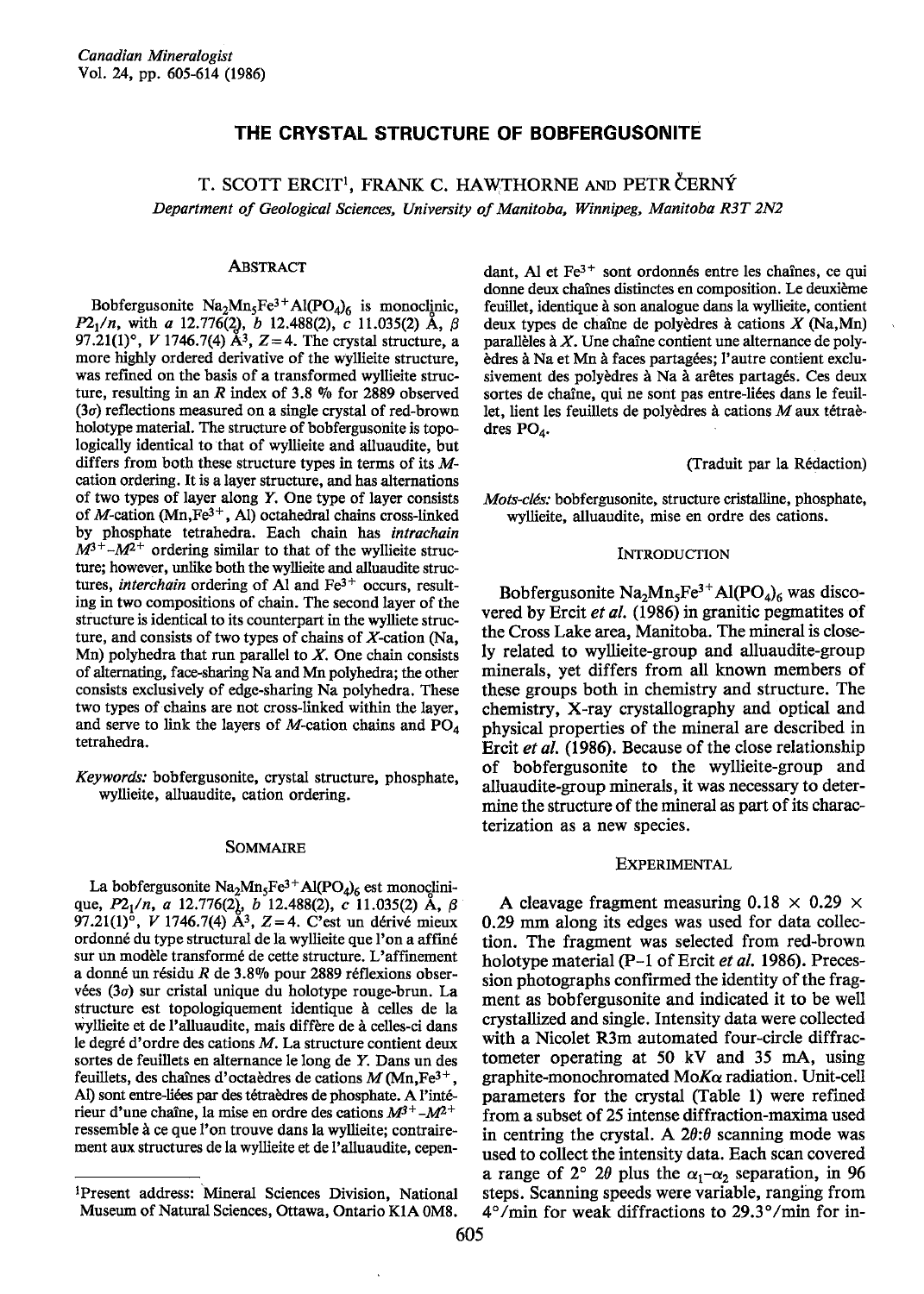TABLE 1. MISCELLANEOUS INFORMATION FOR BOBFERGUSONITE STRUCTURE ANALYSIS

| a 12.776(2) Å<br>b 12.488(2)<br>c 11.035(2)<br>β 97.21(1)<br>V 1746.7(4) Å <sup>3</sup>                                                               | Space group<br>$\mu$ , Radiation<br>Total Fo, Obs. Fo 4204, 2889<br>Final R. wR                                                                                                                                                     | P2 <sub>1</sub> /n<br>Crystal size 0.18x0.29x0.29 mm<br>44.5 $cm^{-1}$ , MoK $\alpha$<br>3.8.3.4% |
|-------------------------------------------------------------------------------------------------------------------------------------------------------|-------------------------------------------------------------------------------------------------------------------------------------------------------------------------------------------------------------------------------------|---------------------------------------------------------------------------------------------------|
|                                                                                                                                                       | Cell Contents $(2=4):$<br>Na <sub>2.98</sub> Mn <sub>4</sub> . <sub>21</sub> Fe <sup>2+</sup> , <sub>04</sub> Fe <sup>3+</sup> ,79Al <sub>1</sub> .38Ca <sub>3</sub> 9Mg.03Zn.03P <sub>6</sub> O <sub>23</sub> .30H.25 <sup>*</sup> |                                                                                                   |
| $R = \sum ( \text{Fo}  -  \text{Fc} ) / \sum  \text{Fo} $<br>wR = $[\sum w ( \text{Fo}  -  \text{Fc} )^2 / \sum w  \text{Fo} ^2]^{\frac{1}{2}}$ , w=1 |                                                                                                                                                                                                                                     |                                                                                                   |
| * OH:O calculated for charge balance                                                                                                                  |                                                                                                                                                                                                                                     |                                                                                                   |

tense diffractions, and were adjusted automatically. Backgrounds were measured for half the scan time at the beginning and end of each scan. Three standard reflections were monitored every 45 reflections for changes in beam intensity or crystal orientation. All such changes were insignificant. Data were collected over 1 asymmetric unit of reciprocal space, initially to  $sin\theta/\lambda = 0.7035$ , but later only to  $\sin\theta/\lambda = 0.5946$ , to reduce the number of data. In all, 4204 reflections were collected, of which 2889 were considered observed  $(I>3\sigma)$ .

Subsequent to the collection of the main data-set. additional intensity-data were collected on 11 strong diffraction-maxima evenly dispersed over a range of 6 to 53°2 $\theta$ . These data were collected every 10° while rotating each reflection 360' about its diffraction vector  $(\psi)$ , using the same set of scan parameters as the main collection of data. These  $\psi$ -scan data were used as a calibration data-set by an empirical absorption-correction routine in the SHELXTL package of programs, a modification of the procedure of North et al. (1968). Absorption correction was done by assuming a pseudo-ellipsoidal shape for the crystal, and by refining the lengths and orientations of the ellipsoid semi-axes while holding  $\mu \cdot R$  > constant. Absorption correction reduced the merging R of the  $\psi$ -scan data-set from 3.2 to 1.6%. Data reduction was done with a SIIELXTL program, and included background and  $L$ - $p$  corrections, and scaling on the standard reflection-data.

Because of the variable composition of bobfergusonite, the crystal used in the data collection was embedded in an epoxy mount and was analyzed with the electron microprobe, using the same analytical techniques as in Ercit et al. (1986). The composition is given in Table 2; the resulting formula given in Table I was used for the structure refinement.

TABLE 2. ELECTRON-MICROPROBE DATA ON BOBFERGUSONITE CRYSTAL

|  |  |  | Na <sub>2</sub> 0 Mg0 Ca0 Mm0 Fe0 Zn0 Fe <sub>2</sub> 0 <sub>3</sub> Al <sub>2</sub> 0 <sub>3</sub> P <sub>2</sub> 0 <sub>5</sub> H <sub>2</sub> 0 Total |  |  |
|--|--|--|----------------------------------------------------------------------------------------------------------------------------------------------------------|--|--|
|  |  |  | 6.8 0.4 1.1 31.6 0.3 0.4 6.7 7.5 45.1 0.3 100.2                                                                                                          |  |  |

From the precession study, it was evident that the bobfergusonite structure is a more highly ordered derivative of the wyllieite structure. The bobfergusonite structure differs from the wyllieite structure in having a doubled  $a$  period and the space group  $P2_1/n$ , whereas the wyllieite structure obeys  $P2_1/c$ (Ercit et al. 1986). Comparison of the symmetry of a  $P2/|c|$  cell doubled along X to the symmetry of a  $P2_1/n$  cell of equivalent dimensions gives two possibilities for the origin of the bobfergusonite cell with reference to a wyllieite subcell:  $(0,0,0)$ w and  $(1/2,0,0,)w$ , where w refers to wyllieite.

Structure analysis was done with the program X in the STIELXTL package. Scattering curves for neutral atoms from Cromer & Mann (1968) and anomalous-dispersion coefficients from Cromer & Liberman (1970) were used. A direct-methods solution of the structure uniquely gave the origin as  $(0,0,0)$ w, so that refinement was initiated with this setting. Co-ordinates for the wyllieite structure (Moore & Molin-Case 1974), transformed to comply with its  $P2<sub>1</sub>/c$  setting (Ercit *et al.* 1986), were used as starting values for the refinement. For a  $(0,0,0)$ *w* origin, the suppression of certain symmetryelements by the doubled- $P2<sub>1</sub>/c$  to  $P2<sub>1</sub>/n$  transformation splits each  $M$ -,  $P$ - and O-site,  $X(1a)$  and  $X(2)$ of the parental wyllieite structure into two nonequivalent sites;  $X(1b)$  remains unsplit but degenerates from a special to a general position [see Moore & Molin-Case (1974) for site nomenclature of the wyllieite structure]. This results in  $6M$  sites,  $5 X$  sites, 6 P sites and 24 O sites in bobfergusonite. The site nomenclature adopted for bobfergusonite and its relation to the system used for wyllieite- and alluaudite-group minerals (Moore & Ito 1979, Moore 1971) are given in Table 3.

For early stages of the refinement, a wyllieite-like ordering scheme was assumed, and by using the nongenetic method of Moore & Ito (1979) for the calculation of the formula of wyllieite-group minerals, initial site-populations were assigned (Table 4). Subsequently, the total occupancy of each  $M$  and  $X$ site was refined using mean scattering-curves based on the wyllieite-like model, while constraining the temperature factors of the members of each split site to be equal.

Several cycles of refinement of the scale factor, all positional and isotropic thermal parameters and the  $X$ - and  $M$ -site occupancies gave R indices of 9.0, weighted  $R$  8.0%. A difference Fourier map at this stage showed two large loci of residual electrondensity on opposite sides of the  $X1$  sites, suggesting strong anisotropic vibration for atoms of the site. Modeling the atoms of the site for anisotropic vibration reduced the R indices to  $R=6.6$ ,  $wR=5.7\%$ . No other strong indications of anisotropic vibration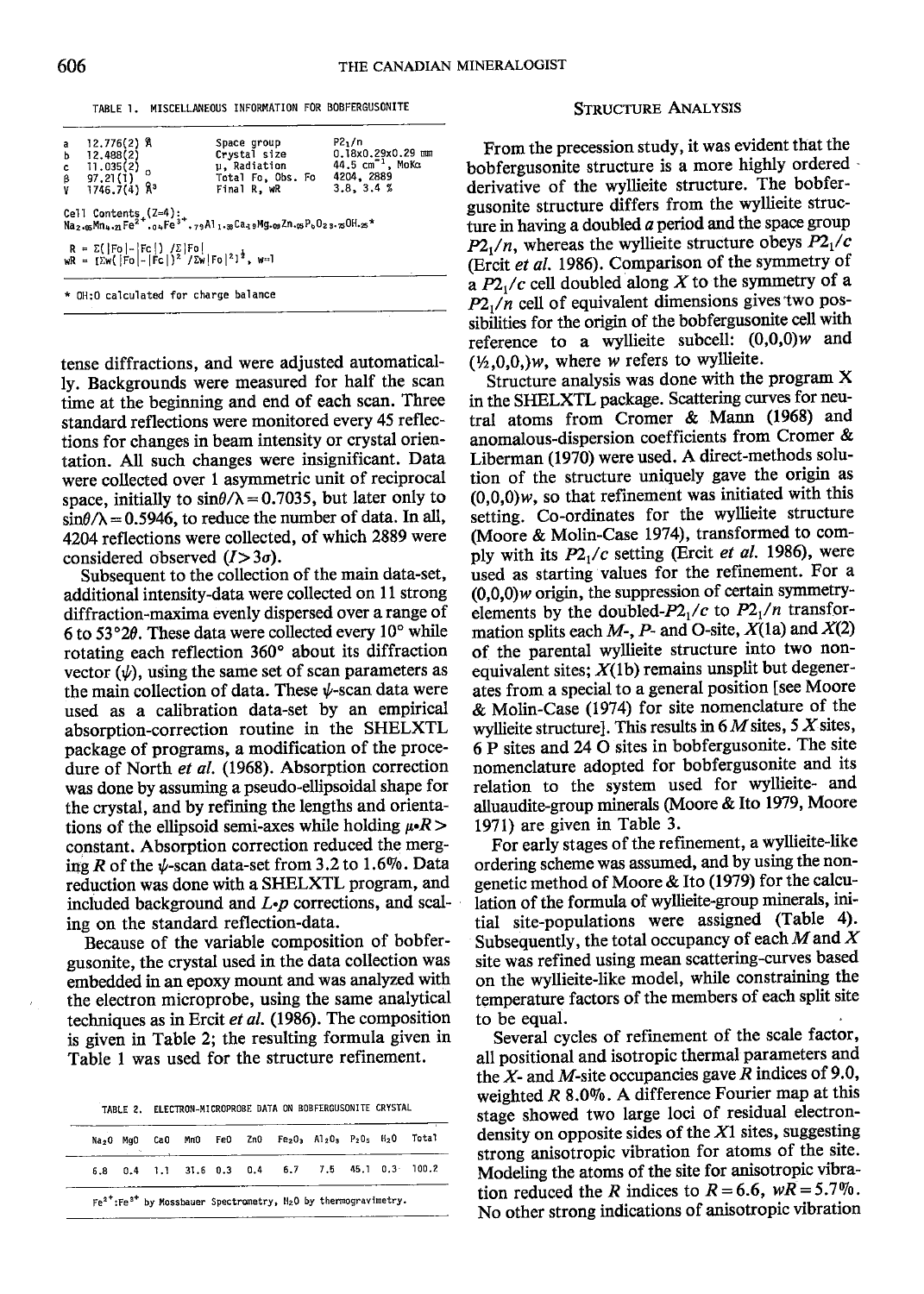were detected at this stage; refinement of the model with the  $(0,0,0)$ *w* origin rested here.

Refinement of the model with its origin at  $(\frac{1}{2},0,0)w$ began with the transformation of wyllieite coordinates, which resulted in the same number of  $M$ ,  $X$ , P and O sites as the first model; however, the second model has the  $X(1a)$  site unsplit but degenerated to a general position, and  $X(1b)$  split yet remaining in special positions. The refinement procedure for the second model was the same as for the firsr. Refinement of the scale factor, all positional parameters, isotropic temperature-factors for all sites except the split  $X(1b)$  sites (strongly anisotropic) and of all X- and M-site occupancies gave  $R=8.1$ ,  $wR = 6.8\%$ , clearly inferior to the first model with  $R = 6.6$ , wR = 5.7%. We concluded that the correct origin for bobfergusonite is at  $(0,0,0)$ *w*.

TABLE 3. SITE-CORRELATION TABLE FOR THE ALLUAUDITE STRUCTURE AND DERIVATIVES

| Alluaudite | Wyllieite      | Bobfergusonite       |  |  |
|------------|----------------|----------------------|--|--|
| M(1)       | M(1)           | M1.M2                |  |  |
| M(2)       | M(2a)          | M3, M4               |  |  |
| X(1)       | M(2b<br>Х(1Ь)  | M5, M6               |  |  |
|            | X(la)          | X1<br>X2, X3         |  |  |
| x(2)       | X(2)           | X4. X5               |  |  |
| P(1)       | P(1)           | P2<br>P1.            |  |  |
| P(2)       | P(2a)          | P4<br>P3,            |  |  |
|            | P(2b)          | P5,<br>P6            |  |  |
| 01         | 0(1a)<br>0(1b) | 01,<br>02<br>04      |  |  |
| 02         | 0(2a)          | 03,<br>05.<br>06     |  |  |
|            | O(2b)          | 07.<br>08            |  |  |
| 03         | 0(3a)          | 09, 010              |  |  |
|            | O(3b)          | 011, 012             |  |  |
| 04         | 0(4a)          | 013, 014             |  |  |
| 05         | 0(4b)<br>0(5a) | 015, 016<br>017, 018 |  |  |
|            | O(5b)          | 019,020              |  |  |
| 06         | 0(6a)          | 021, 022             |  |  |
|            | 0(6b)          | 023, 024             |  |  |

TABLE 4. BOBFERGUSONITE: INITIAL AND FINAL M- AND X-SITE POPULATIONS

| Site                                                         | k.<br>Population                                                                                                                                                                                                                                                                                                    |
|--------------------------------------------------------------|---------------------------------------------------------------------------------------------------------------------------------------------------------------------------------------------------------------------------------------------------------------------------------------------------------------------|
|                                                              | Initial                                                                                                                                                                                                                                                                                                             |
|                                                              | M1, M2 1.00 Mn<br>M3, M4 0.02 Zn + 0.04 Mg <sub>3</sub> + 0.02 Fe <sup>2+</sup> + 0.09 Fe <sup>3+</sup> + 0.83 Mn<br>M5, M6 0.69 A1 + 0.31 Fe <sup>3+</sup><br>$X1$ 0.55 Mn + 0.19 Ca + 0.26 Na<br>X2, X3 1.00 Na<br>X4, X5 0.40 Na                                                                                 |
|                                                              | Final                                                                                                                                                                                                                                                                                                               |
| MI<br>M2<br>M3, M4<br>M5<br>M6<br>X1<br>Х2<br>X3<br>χ4<br>χ5 | $0.92(1)$ Mn<br>$0.91(1)$ Mn<br>0.82 Mn + 0.06(1) Fe <sup>3+</sup> + 0.12(1) A1<br>0.48(1) Fe <sup>3+</sup> + 0.34(1) A <sub>1</sub> + 0.04 Fe <sup>2+</sup> + 0.09 Mg + 0.05 Zn<br>0.80(1) A1 + 0.20(1) Fe <sup>3+</sup><br>$0.81$ Mn + $0.19$ Ca<br>$0.85(1)$ Na<br>$0.81(1)$ Na<br>$0.59(1)$ Na<br>0,58(1)<br>Na |

In the next stage of refinement of the  $(0,0,0)$ *w* model, all atoms were modeled as vibrating anisotropically. After several cycles of refinement, the  $M$ - and  $X$ -site occupancies were critically examined for the first time. The occupancies of the following pairs of sites representing split sites of the wyllieite structure were statistically identical: Ml and  $M2$ ,  $M3$  and  $M4$ ,  $X2$  and  $X3$ ,  $X4$  and  $X5$ , indicating that no significant cation ordering exists between the members of each pair. However, the occupancies of M5 and M6 are not equivalent; the scattering from M5 is much stronger than that from M6 (significant well above the 99.890 confidence-level). On the basis of a wyllieite substructure, the main occupants of these sites are Fe and Al; therefore, the M5 site must be preferentially occupied by Fe, and the M6 site, by Al.

The model of Moore & Ito (1979) for the crystal chemistry of the wyllieite-group minerals indicates that the  $M1$  and  $M2$  positions of bobfergusonite should be fully occupied by Mn; however, the number of electrons at these sites is 990 lower than expected. In all refinements of wyllieite-group minerals to date (Moore & Molin-Case 1974, Zhesheng et al. 1983), the site in the wyllieite structure corresponding to  $M1$  plus  $M2$  of bobfergusonite has always been *assumed* to be fully occupied by either Mn or  $Fe^{2+}$ . On the basis of data currently available, it is not possible to determine whether the low occupancies are unique to bobfergusonite, or are typical of wyllieite-group minerals and their derivatives. Furthermore, without more data it cannot be determined whether the low occupancies are due to vacancies or to the presence of elements lighter than Mn or Fe at these sites. Refinements of two wyllieite samples and a second crystal of bobfergusonite have been initiated in order to resolve this, and other ambiguities in the crystal chemistry of the minerals. For the present time it is assumed that the M1 and  $M2$  sites have small amounts of vacancies.

The populations of the  $M3$  to  $M6$ ,  $X1$  and  $X2$  sites calculated on a wyllieite-substructure model refined to full occupancy, apparently indicating that the Moore & Ito (1979) model adequately predicted the chemistry of these sites. However, bond-valence calculations for M3, M4 and M5 are quite nonideal. Specifically,  $M3$  and  $M4$  are found to have 17% more valence associated with them, and M5 was found to have 11% less valence associated with it than anticipated from the refined site-populations. To minimize both problems, all divalent cations except  $Mn^{2+}$  were transferred from M3 and M4 to M5, in exchange for trivalent Al and Fe.

The  $X2$  to  $X5$  sites had refined occupancies lower than l; the corresponding sites for the wyllieite structure are typically only partly occupied, so that this behavior is not unexpected.

Taking the above points into consideration, the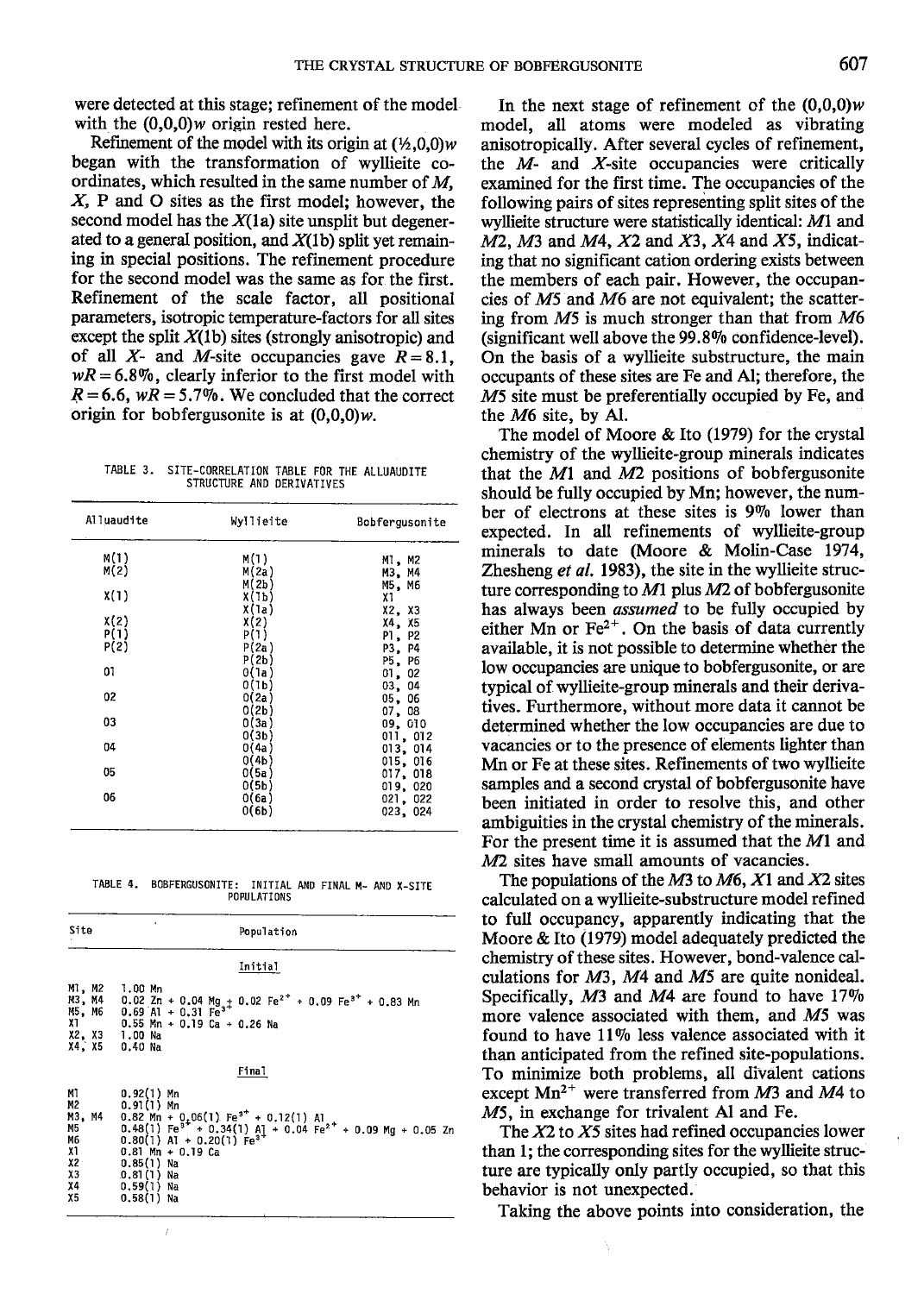following occupancy model was refined: TABLE 5. BOBFERGUSONITE: POSITIONAL AND THERMAL PARAMETERS

- 1. Ca: All Ca was assigned to the  $X1$  site at the microprobe-determined concentration.
- 2. Na: All Na was assigned to the  $X2$  to  $X5$  sites as the sole occupant of these sites, and the total occupancy of each site was refined.
- 3. Zn,  $Mg$ : All Zn and Mg were assigned to the  $M5$ site at their microprobe-determined concentrations, to optimize bond-valence requirements.
- Al, Fe: The Al:Fe ratio of M6 was refined. 4. Enough  $Al + Fe$  was added to fill the M5 site (in addition to the  $Zn+Mg$  already assigned); all remaining  $AI + Fe$  was split equally among M5 and  $M4$ . By constraining Al(R) to equal Al(T)- $A/(M5)$  and Fe(R) to equal Fe(T)-Fe(M5), and  $A/(M3) = A/(M4) = A/(R) - A/(M5)$  and  $\text{Al}(M3) = \text{Al}(M4) = \text{Al}(R) - \text{Al}(M5)$  $Fe(M3) = Fe(M4) = Fe(R) - Fe(M5)$ , where Al(R) and Fe(R) are Al and Fe at  $M3$  to  $M5$  and Al(T) and Fe(T) are the total Al and Fe contents from results of the microprobe analysis, the M3- to M5-site Al and Fe contents were determined.
- 5. Mn: Mn was assigned to the  $X1$  site with an occupancy of  $Mn = 1$ -Ca, and to the M3 and M4 sites with  $Mn = 1-(Zn+Mg+Fe+Al)$  for each site. All remaining Mn was assumed to reside at the  $M1$  and  $M2$  sites as the sole oocupant of these sites, and the total occupancies of these sites were refined.

Owing to limitations of the computer programs used in the structure refinement, random error in the microprobe data was ignored in the refinement.

For this final model, the constraint of equal temperature-factors for each member of the split sites was relaxed. The model had 372 least-squares parameters and was refined to  $R$  indices of 3.8,  $wR = 3.4\%$ . A difference-Fourier map made at this last stage had no residual electron-density maxima greater than 0.45  $e^{-}/\mathring{A}^3$ . The largest of these did not correlate wilh any possible proton positions; consequently, all such differences were considered as background.

The only microprobe-unconstrained compositional parameters were the Mn and Na occupancies. The refined Mn and Na contents of  $4.28(1)$  and  $2.01(2)$ atoms per formula unit  $(Z=4)$  compare very well with microprobe-determined values of 4.21 and 2.07 atoms, an indication of the correctness of the model and the relative freedom from error of the intensity data.

The M5 and M6 sites were found to partition Al and Fe very differently. M5 has a refined Fe:Al ratio of 1.51, and M6 has an Fe:Al ratio of 0.25. The Al:Fe ordering is also reflected in the bond lengths of the M5 and M6 polyhedra; M5 has a mean bondlength of 2.025 A, whereas M6, with its greater proportion of (smaller) Al, has a mean bond-length of 1.956 A.

All U's are x10<sup>4</sup>.

Final positional parameters and equivalent isotropic temperature-factors are given in Table 5. The final site-populations are given in Table 4. The standard deviations reported in Table 4 are higher than those estimated from the refinement by a factor of 1-3, to reflect the higher imprecision of microprobe analysis, on which the site-occupancy refinements were based. Bond lengths are given in Table 6, and selected intrapolyhedral angles and O-O separations are given in Table 7. Observed and calstructure-factors and anisotropic temperature-factors have been submitted to the Depository of Unpublished Data, CISTI, National Research Council of Canada, Ottawa, Canada K1A 0s2.

# DESCRIPTION OF THE STRUCTURE

The bobfergusonite structure is identical to the alluaudite structure (Moore l97l) and the wyllieite structure (Moore & Molin-Case 1974) in gross topology. The bobfergusonite structure can be described as a layer structure, with alternations of strongly bonded and weakly bonded layers normal to  $Y$ ,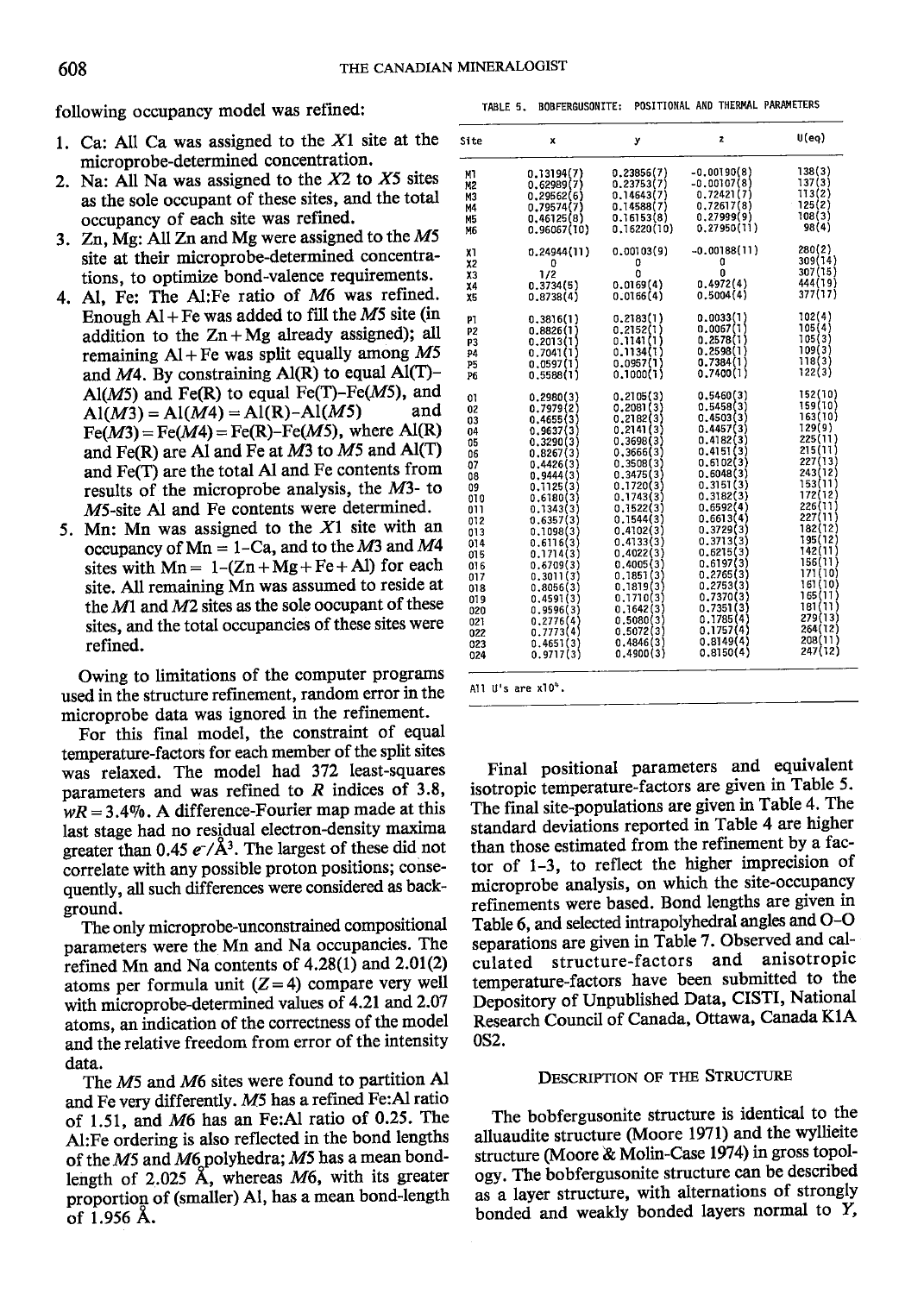|                                                                                 | TABLE 6.                                                                                                  | <b>BOBFERGUSONITE:</b><br>BOND LENGTHS (X)                                                                                                                                                                                                                                                                          |
|---------------------------------------------------------------------------------|-----------------------------------------------------------------------------------------------------------|---------------------------------------------------------------------------------------------------------------------------------------------------------------------------------------------------------------------------------------------------------------------------------------------------------------------|
| $MI - 02$<br>$-03$<br>$-010$<br>- 012<br>$-014$<br>$-016$<br>$< M1 - 0 >$       | 2.222(4)<br>2,194(3)<br>2,252(4)<br>2,238(4)<br>2,352(4)<br>2.213(4)<br>2.245                             | $M2 - 01$<br>2.241(3)<br>$M3 - 01$<br>2,127(4)<br>- 04<br>2.215(3)<br>- 06<br>2.100(4)<br>- 09<br>2,308(4)<br>$-011$<br>2,097(4)<br>- 011<br>2,236(4)<br>$-018$<br>2.216(4)<br>$-013$<br>2,305(4)<br>$-019$<br>2.097(3)<br>$-015$<br>2,231(3)<br>$-022$<br>1.994(4)<br>$<$ M2-0 ><br>2.256<br>$<$ M3-0 $>$<br>2.106 |
| $M4 - 02$<br>$-05$<br>$-012$<br>$-017$<br>$-020$<br>$-5021$<br>< M4-0 >         | 2.140(4)<br>2.117(4)<br>2,083(4)<br>2.181(4)<br>2.096(4)<br>1.998(4)<br>2.103                             | $M5 - 03$<br>2,002(4)<br>M6 - 04<br>1.941(4)<br>- 08<br>1.921(4)<br>$-07$<br>1.861(4)<br>- 010<br>2,000(4)<br>$-09$<br>1.934(4)<br>$-017$<br>2.063(4)<br>$-018$<br>1,992(4)<br>$-020$<br>2.231(4)<br>- 019<br>2.135(4)<br>$-024$<br>1.932(4)<br>- 023<br>1,874(4)<br>$<$ M5-0 $>$<br>2.025<br>$<$ M6-0 $>$<br>1.956 |
| $X1 - 05$<br>- 06<br>$-013$<br>$-014$<br>$-015$<br>$-016$<br>$< X1 - 0 > 2.246$ | 2.186(4)<br>2,185(4)<br>2,430(4)<br>2.364(4)<br>2,150(4)<br>2.158(4)                                      | $X2 - 05$<br>x2<br>2,781(4)<br>X3 - 06<br>x2<br>2,835(4)<br>$-07$<br>x2<br>2.390(4)<br>x <sub>2</sub><br>- 08<br>2,383(4)<br>$-014x2$<br>2,393(4)<br>$-013x2$<br>2,385(4)<br>$-016x2$<br>2,707(4)<br>$-015 \times 2$<br>2,711(3)<br>$< x2 - 0 >$<br>2.568<br>$<$ X3-0 $>$<br>2.579                                  |
| $X4 - 01$<br>- 03<br>$-012$<br>$-021$<br>$-022$<br>$< 14-0>$                    | 2.692(6)<br>2,851(6)<br>2,757(6)<br>2,560(6)<br>2,467(7)<br>$-024a 2.701(6)$<br>$-024b 2.502(7)$<br>2.646 | X5 – 02<br>2,651(6)<br>$-04$<br>2.817(6)<br>$-011$<br>2.740(6)<br>- 022<br>2,564(6)<br>$-021$<br>2.465(7)<br>$-023a 2.738(6)$<br>$-023b 2,480(6)$<br>$< 0.5 - 0.5$<br>2.636                                                                                                                                         |
| $P1 - 02$<br>- 04<br>- 06<br>$-08$<br>$<$ P1-0 $>$                              | 1,528(4)<br>1.544(4)<br>1,547(4)<br>1.532(4)<br>1.538                                                     | $P2 - 01$<br>1.528(4)<br>$P3 - 09$<br>1.546(4)<br>$-03$<br>1,538(4)<br>1,535(4)<br>$-016$<br>$-05$<br>1.544(4)<br>$-017$<br>1.545(4)<br>$-07$<br>1,533(4)<br>$-021$<br>1,509(4)<br>$<$ P2-0 ><br>1,536<br>$< P3 - 0 >$<br>1.534                                                                                     |
| P4 - 010<br>$-015$<br>$-018$<br>- 022<br>$<$ P4-0 >                             | 1.543(4)<br>1.544(4)<br>1.544(4)<br>1,511(4)<br>1.536                                                     | P5 - 011<br>1.543(4)<br>$P6 - 012$<br>1,548(4)<br>$-014$<br>1.536(4)<br>$-013$<br>1,533(4)<br>- 020<br>1,536(4)<br>$-019$<br>1.549(4)<br>$-023$<br>1.525(4)<br>$-024$<br>1.533(4)<br>$&$ P5-0 ><br>1.535<br>$<$ P6-0 ><br>1.541                                                                                     |

which accounts for the perfect {010} cleavage. The repeat period along  $Y$  is four layers thick.

The strongly bonded layer has a mean intralayer Pauling bond-strength of 0.6 v.u. It consists of Mcation polyhedra (distorted octahedra) and phosphate tetrahedra. The octahedra of the layer link via edge-sharing in *cis* configurations to form very staggered chains along  $[101]$  (Fig. 1). These chains are cross-linked by isolated phosphate tetrahedra; the P-O bonds of the tetrahedra are shown as spokes in Figure l. In terms of M-cation ordering there are 1wo types of chain: one type essentially consists of only Mn (M1 and M4 sites) and  $Fe^{3+}$  (M5 site), the other of Mn (M2 and M3 sites) and Al (M6 site). One-third of all phosphate tetrahedra are completely bonded within the layer; the remaining two-thirds have one P-O bond of each tetrahedron involved in cross-linking the layers of the structure.

The weakly bonded layer has a mean intralayer Pauling bond-strength of 0.2 v.u. It consists of  $X$ cation polyhedra only (Fig. 2). The  $X1$  site is mainly occupied by Mn and has an octahedral co-ordination polyhedron (stippled in Fig. 2). The  $X2$  to  $X5$  sites are occupied by Na. The  $X2$  and  $X3$  cations are 8-coordinate; the  $X4$  and  $X5$  cations are 7-co-ordinate (Na-O bonds are shown as spokes in Fig. 2). The co-ordination polyhedra of the  $X$  cations form straight chains parallel to the  $X$  axis; these chains are not cross-linked within the layer. There are two

types of chain: one type consists of alternating  $X1$ (Mn) and  $X2-X3$  (Na) polyhedra in a face-sharing relationship; the other type consists only of  $X<sup>4</sup>$  and X5 (Na) polyhedra, linked *via* edge-sharing.

The co-ordination polyhedra of the X3 to M6 and X<sub>1</sub> cations are reasonably octahedral and only slightly distorted. The  $M1$  and  $M2$  polyhedra are very distorted octahedra, which Moore (1971) has described as bifurcated tetragonal pyramids. The coordination polyhedra of  $X2$  and  $X3$  are very distorted cube, the irregularity arising from two anomalously large, symmetrically equivalent edges in each polyhedron (O5-O14 for  $X2$  and O6-O13 for  $X3$ , Table 7). The co-ordination polyhedra of  $X4$  and  $X5$  are diminished gable disphenoids.

# **CATION ORDERING**

The cation-ordering scheme of the bobfergusonite structure is very similar to that of the wyllieite structure. Complete disorder of cations exists between the pseudosymmetrical pairs of sites Ml-M2, M3-M4,  $X2-X3$  and  $X4-X5$ ; however, significant Al versus  $Fe^{3+}$  (+Fe<sup>2+</sup> +Mg + Zn) ordering occurs between the M5 and M6 sites, which is not permitted in the wyllieite structure, M6 shows a strong preference for Al;  $M5$  prefers the larger  $Fe^{3+}$  and lower-charged cations such as  $Fe^{2+}$ , Zn and Mg.

The validity of using a wyllieite substructure as a starting point for determining the ordering scheme of cations in bobfergusonite was proven by the low R-indices and by the good agreement between the  $Mn^{2+}$  and Na<sup>+</sup> contents from the structure refinement and microprobe-determined values. However, mean polyhedral bond-lengths and bond-valence sums can also be used to assess the validity of the model. In Table 8, a comparison is made between the observed mean polyhedral bond-lengths and values calculated from Shannon (1976a), using the final site-populations of Table 4. In general, agreement between the observed and calculated mean bond-lengths is reasonable. Differences increase with increasing bond-length; this is to be expected, as the weaker the average bond-valence to a cation, the more easily the mean bond-length is perturbed from ideality by such factors as polyhedron distortion. With only 60% occupancy of the  $X4$  and  $X5$  sites by Na, there is a significant increase in the mean bond-length over that expected; this effect has been well documented in Li compounds (Shannon 1976b).

Bond valences (Brown 1981) may also be used to assess the validity of the results. Because of the large number of sites, only bond-valence sums to the sites are presented here (Table 9). The following section summarizes the results:

1.  $M1$ ,  $M2$ : The bond-valence sums are  $11-14\%$ lower than expected for a model with  $91-92\%$ occupancy of Mn at these sites, which may indicate the presence of minor Na.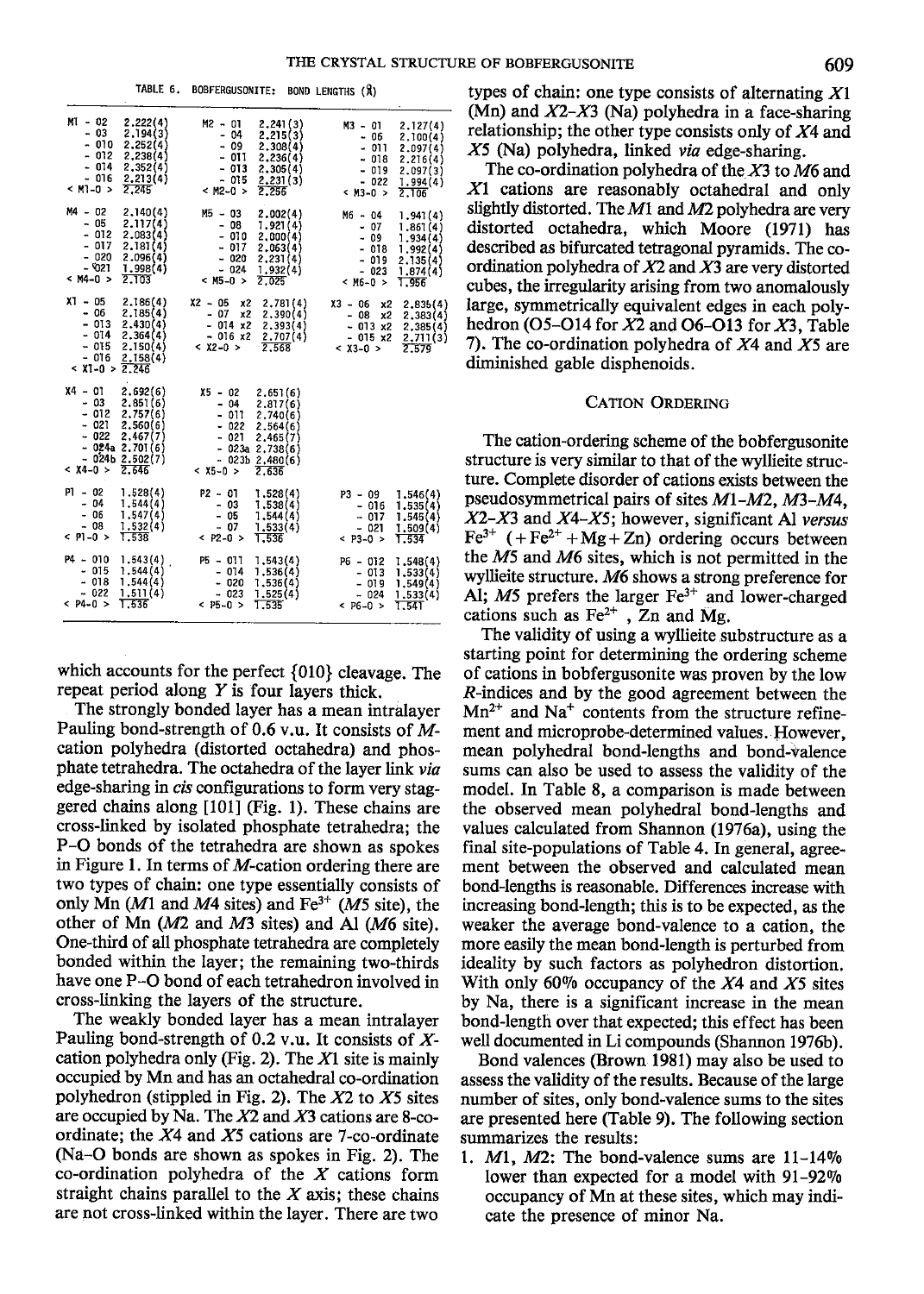| Ml Polyhedron                                                                                                                                                                                                                                                                                                                                                                                                                                                                                                                                | M2 Polyhedron                                                                                                                                                                                                                                                                                                                                                                                                                                                                                                            | M3 Polyhedron                                                                                                                                                                                                                                                                                                                                                                                                                                                                                 |
|----------------------------------------------------------------------------------------------------------------------------------------------------------------------------------------------------------------------------------------------------------------------------------------------------------------------------------------------------------------------------------------------------------------------------------------------------------------------------------------------------------------------------------------------|--------------------------------------------------------------------------------------------------------------------------------------------------------------------------------------------------------------------------------------------------------------------------------------------------------------------------------------------------------------------------------------------------------------------------------------------------------------------------------------------------------------------------|-----------------------------------------------------------------------------------------------------------------------------------------------------------------------------------------------------------------------------------------------------------------------------------------------------------------------------------------------------------------------------------------------------------------------------------------------------------------------------------------------|
| 02-010<br>$91.8(4)$ , 3.213(6)<br>73.0(1), 2.652(6)<br>$-012$<br>114.5(1), 3.846(7)<br>$-014$<br>$14*2(1), 3.068(5)$<br>$72.7(1), 2.634(5)$<br>$72.7(1), 2.634(6)$<br>$99.4(1), 3.255(6)$<br>$91.4(1), 3.786(7)$<br>$114.3(1), 3.78(7)$<br>$82.8(1), 3.046(5)$<br>$90.011, 3.046(5)$<br>$74.2(1), 2.755(5)$<br>$-016$<br>03-010<br>$-012$<br>$-014$<br>-016<br>010-012<br>-014<br>012-016<br>74.2(1), 2.755(5)<br>014-016<br>$<$ 0-M1-0> $\overline{91.6}$<br>3.188<br>$<0-0>$                                                               | $92,6(1), 3.291(6)$<br>73.2(1), 2.669(5)<br>$01 - 09$<br>-011<br>$113.7(1), 3.807(7)$<br>86.5(1), 3.063(5)<br>$-013$<br>$-015$<br>69.5(1), 2.580(5)<br>04-09<br>88.3(1), 3.100(6)<br>$-011$<br>91.6(1), 3.241(6)<br>$-013$<br>121.4(1), 3.878(7)<br>$-015$<br>112.6(1), 3.780(7)<br>09-011<br>82.5(1), 3.044(5)<br>$-013$<br>91.3(1), 3.193(6)<br>011-015<br>74.9(1), 2.759(5)<br>013-015<br>$<0-M2-0>$ 91.5<br>3,200<br>$<0-0$ >                                                                                        | 78.4(1), 2.669(5)<br>$01 - 011$<br>82.2(2), 2.856(5)<br>$-018$<br>83.0(1), 2.799(5)<br>$-019$<br>97.4(2), 3.099(6)<br>$-022$<br>$113.6(2), 3.511(7)$<br>79.8(1), 2.769(5)<br>06-011<br>$-018$<br>$\begin{array}{c} \n 73.2(1), 2.788(6) \\  101.3(2), 3.168(6) \\  94.4(1), 3.165(6) \\  82.2(2), 2.693(5) \\  79.4(1), 2.759(5) \\  79.4(2), 2.759(5)\n \end{array}$<br>$-019$<br>$-022$<br>011-018<br>$-022$<br>018-019<br>019-022 103.9(2), 3.226(6)<br><0-M3-0> 89.9<br>2,958<br>$<0 - 0$ |
| M4 Polyhedron                                                                                                                                                                                                                                                                                                                                                                                                                                                                                                                                | M5 Polyhedron                                                                                                                                                                                                                                                                                                                                                                                                                                                                                                            | M6 Polyhedron                                                                                                                                                                                                                                                                                                                                                                                                                                                                                 |
| 77.8(1), 2.652(6)<br>02-012<br>83.2(1), 2.870(5)<br>-017<br>82.8(1), 2.802(5)<br>-020<br>96.8(2), 3.096(6)<br>-021<br>114.5(2), 3.531(7)<br>05-012<br>80.7(1), 2.793(5)<br>-017<br>$83.6(2), 2.809(6)$<br>100.2(2), 3.157(6)<br>-020<br>-021<br>92.1(1), 3.069(6)<br>012-017<br>$83.2(2), 2.711(6)$<br>$83.3(1), 2.843(5)$<br>$101.5(2), 3.172(6)$<br>$-021$<br>017-020<br>020-021<br>$<0-M4-0>$ 90.0<br>2,958<br>$<0-0>$                                                                                                                    | $82.3(2), 2.634(5)$<br>$82.9(1), 2.692(5)$<br>03-010<br>$-017$<br>82.1(1), 2.785(5)<br>$-020$<br>$\begin{array}{cccc} -0.20 & 82.1(1), & 2.78(5) \\ -0.24 & 99.5(2), & 3.004(6) \\ 0.8-010 & 101.5(2), & 3.037(6) \\ -0.017 & 90.2(2), & 2.826(6) \\ -0.20 & 80.1(2), & 2.990(6) \\ -0.24 & 93.1(2), & 2.992(6) \\ -0.24 & 89.7(2), & 2.773(6) \\ 0.17-0.20 & 82.8(1), & 2.843(5) \\ 0.1$<br>2,850<br>$<0-0>$                                                                                                            | $83.5(2)$ , $2.580(5)$<br>04-09<br>83.3(1), 2.613(4)<br>$-018$<br>83.1(1), 2.708(5)<br>$-019$<br>97.6(2), 2.872(5)<br>$-023$<br>$101.8(2)$ , 2.945(6)<br>89.4(2), 2.712(6)<br>82.4(2), 2.641(6)<br>$07 - 09$<br>$-018$<br>-019<br>$96.9(2)$ , 2.796 $(6)$<br>$-023$<br>$88.0(2)$ , $2.830(5)$<br>09-019<br>$90.9(2), 2.715(5)$<br>$83.8(2), 2.758(5)$<br>$97.5(2), 2.907(5)$<br>$-023$<br>018-019<br>$-023$<br>$<0-M6-0> 90.0$<br>2,756<br>$<0-0$                                             |
| X1 Polyhedron                                                                                                                                                                                                                                                                                                                                                                                                                                                                                                                                | X2 Polyhedron                                                                                                                                                                                                                                                                                                                                                                                                                                                                                                            | X3 Polyhedron                                                                                                                                                                                                                                                                                                                                                                                                                                                                                 |
| $75.4(1), 2.828(5)$<br>104.0(1), 3.587(7)<br>05-013<br>$-014$<br>96.0(1), 3.223(6)<br>$-015$<br>$83.7(2)$ , $2.898(5)$<br>-016<br>105.0(1), 3.665(7)<br>06-013<br>75.6(1), 2.792(5)<br>$-014$<br>$84.5(2)$ , 2.916(5)<br>$-015$<br>95.7(2), 3.221(6)<br>-016<br>$73.8(1)$ , $2.759(5)$<br>013-015<br>105.6(1), 3.659(7)<br>$-016$<br>105.6(1), 3.598(7)<br>014-015<br>74.9(1), 2.755(5)<br>-016<br>$< 0.05$ $< 0.11$<br>3.158<br><0-0>                                                                                                       | $05 - 07$ x2<br>124.7(1)<br>55.3(1), 2.425(5)<br>$-07$ $\times$ 2<br>87.4(1)<br>$-014$ $x2$<br>92.6(1), 3.750(7)<br>$-014$ x2<br>116.3(1)<br>$-016$ x2<br>63.7(1), 2.898(5)<br>$-016$ $x2$<br>07-014 x2<br>101.1(1)<br>78.9(1), 3.039(6)<br>$-014 x2$<br>109.0(1)<br>$-016 \times 2$<br>71.0(1), 2.971(6)<br>$-016 x2$<br>014-016 x2<br>115.0(1)<br>65.0(1), 2.755(5)<br>$-016 \times 2$<br>$<0-X2-0>$<br>90.0<br>2.973<br>$<0-0$                                                                                        | $06-08$ $\times 2$<br>-08 $\times 2$<br>$125.3(1)$<br>54.7(1), 2.431(5)<br>88.8(1)<br>$-013 \times 2$<br>91.2(1), 3.744(7)<br>$-013 \times 2$<br>$-015 \times 2$<br>116.6(1)<br>$63.4(1)$ , 2.916(5)<br>$-015$ $x2$<br>98.2(1)<br>$08 - 013$ x2<br>81.8(1), 3.121(6)<br>$-013 \times 2$<br>$-015 x2$<br>109.2(1)<br>70.8(1), 2.963(6)<br>$-015 x2$<br>013-015 x2<br>114.8(1)<br>$\underline{65.2(1)}, \underline{2.759(5)}$<br>$-015 \times 2$<br>90.0<br>$<0 - X3 - 0$<br>2,989<br>$<0-0>$   |
| X4 Polyhedron                                                                                                                                                                                                                                                                                                                                                                                                                                                                                                                                | X5 Polyhedron                                                                                                                                                                                                                                                                                                                                                                                                                                                                                                            |                                                                                                                                                                                                                                                                                                                                                                                                                                                                                               |
| $53.7(1), 2.504(5)$<br>$86.3(2), 3.587(7)$<br>01 -03<br>-021<br>$73.9(2)$ , $3.099(6)$<br>$-022$<br>$-024a$ 101.9(2)<br>-024b 114.9(2)<br>03 -021<br>100.9(2)<br>120.7(2)<br>$-022$<br>$-024a$ 88.3(2), 3.867(7)<br>$-024b$ 67.9(2), 3.004(6)<br>$-021$ 61.2(2), 2.711(6)<br>$-022$ 115.2(2)<br>012-021<br>$-024a$ $111.0(2)$<br>$-024b$ 56.6(2), 2.501(6)<br>$021 - 022$ 101.3(2), 3.888(7)<br>$78.2(2)$ , 3.194(6)<br>-024b<br>76.3(2), 3.197(6)<br>022-024a<br>024a-024b 102.7(2), 4.064(7)<br>88.9<br>$-0 - x4 - 0$<br>3.238<br>$<0 - 0$ | 54.5(1), 2.510(5)<br>$02 - 04$<br>$-022$ 85.8(2), 3.550(7)<br>$-021$ 74.4(2), 3.096(6)<br>$-023a$ 104.4(2)<br>-023b 112.5(2)<br>$04 - 022$<br>99.6(2)<br>122.5(2)<br>$-021$<br>$-023a$ 89.9(2), 3.926(7)<br>$-023b$ 65.3(2), 2.872(5)<br>$60.9(2)$ , 2.693(5)<br>011-022<br>115.7(2)<br>$-021$<br>$-023a$ $109.3(2)$<br>$-023b$ 56.5(2), 2.483(5)<br>022-021 101.3(2), 3.888(7)<br>$-023b$ 76.2(2), 3.114(6)<br>$021 - 023a$ 78.0(2), 3.280(6)<br>023a-023b $103.1(2)$ , 4,089(7)<br>$<0-X5-0> 88.8$<br>$<0-0>$<br>3,227 | P3 Tetrahedron                                                                                                                                                                                                                                                                                                                                                                                                                                                                                |
| P1 Tetrahedron                                                                                                                                                                                                                                                                                                                                                                                                                                                                                                                               | P2 Tetrahedron                                                                                                                                                                                                                                                                                                                                                                                                                                                                                                           |                                                                                                                                                                                                                                                                                                                                                                                                                                                                                               |
| $02-04$ 109.6(2), 2.510(5)<br>109.0(2), 2.504(5)<br>$-06$<br>$114.8(2)$ , 2.579(5)<br>-08<br>113.2(2), 2.580(5)<br>$04 - 06$<br>$105.9(2)$ , 2.456(5)<br>$104.3(2)$ , 2.431(5)<br>-08<br>$06 - 08$<br><0-P1-0> 109.5<br>2,510<br>$<0 - 0$                                                                                                                                                                                                                                                                                                    | $01-03$ $109.5(2)$ , 2.504(5)<br>$108.9(2)$ , 2.498(5)<br>-05<br>$114.9(2)$ , $2.580(5)$<br>$-07$<br>112.9(2), 2.568(5)<br>106.7(2), 2.463(6)<br>104.0(2), 2.425(5)<br>$03 - 05$<br>$-07$<br>$05 - 07$<br>$<0 - P2 - 0$ 709.5<br>$<0-0>$<br>2,506                                                                                                                                                                                                                                                                        | $09-016$ 110.8(2), 2.536(5)<br>$108.2(2), 2.503(5)$<br>$108.5(2), 2.479(6)$<br>$107.7(2), 2.487(5)$<br>$111.5(2), 2.516(6)$<br>$110.2(2), 2.505(6)$<br>-017<br>-021<br>016-017<br>-021<br>017-021<br>$<0-12-0>$ 109.5<br>2.504<br>$<0-0>$                                                                                                                                                                                                                                                     |
| P4 Tetrahedron                                                                                                                                                                                                                                                                                                                                                                                                                                                                                                                               | P5 Tetrahedron                                                                                                                                                                                                                                                                                                                                                                                                                                                                                                           | P6 Tetrahedron                                                                                                                                                                                                                                                                                                                                                                                                                                                                                |
| $\begin{array}{l} 110.9(2),\ 2.542(5) \\ 108.3(2),\ 2.502(5) \\ 108.3(2),\ 2.475(5) \\ 107.4(2),\ 2.488(5) \\ 111.2(2),\ 2.520(5) \\ 110.7(2),\ 2.514(5) \end{array}$<br>010-015<br>$-018$<br>$-022$<br>015-018<br>-022<br>018-022<br>$<0 - P4 - 0 > 109.5$<br>$<0 - 0$<br>2,507                                                                                                                                                                                                                                                             | 110.6(2), 2.53(6)<br>011-014<br>107.7(2), 2.485(6)<br>-020<br>108.1(2), 2.483(5)<br>-023<br>$108.8(2), 2.497(5)$<br>110.2(2), 2.510(5)<br>111.4(2), 2.528(6)<br>014-020<br>$-023$<br>020-023<br>$<0-$ P5-0> 109.5<br>$<0 - 0$<br>2,506                                                                                                                                                                                                                                                                                   | $110.5(2)$ , $2.531(6)$<br>012-013<br>108.4(2), 2.511(6)<br>-019<br>$108.6(2)$ , 2.501 $(6)$<br>$-024$<br>108.5(2), 2.502(5)<br>013-019<br>111.1(2), 2.529(5)<br>-024<br>109.7(2), 2.520(6)<br>019-024<br>$<0 - P6 - 0$ 109.5<br>2,516<br>$-0-0$                                                                                                                                                                                                                                              |

 $\bar{\rm t}$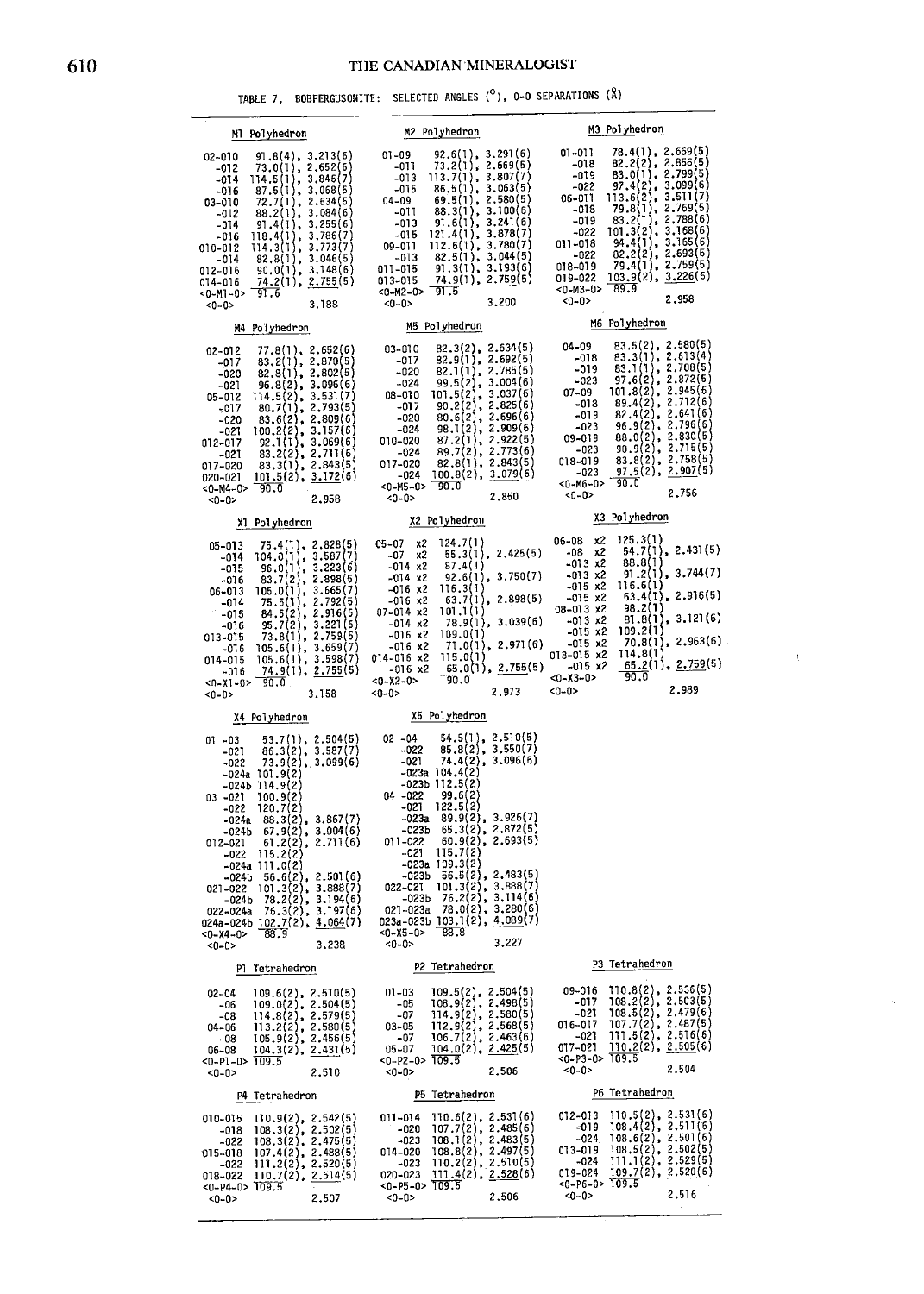- M3-M5: As mentioned earlier, the starting populations for these sites (Table 4) gave quite nonideal results, necessitating a transfer of Zn, Mg and  $Fe^{2+}$  from M3 and M4 to M5, in return for Al and Fe3\*. This reduced the observed versus expected bond-valence discrepancies from  $+17\%$  to  $+11\%$  for M3 and M4, and from  $-11\%$  to  $-7\%$  for M5.
- 3.  $M6$ ,  $X1-X3$ : The bond-valence sums to these sites are well within expectations.
- 4. X4, X5: The sums to these sites are low by approximately 2090 with respect to a model with 58-5990 occupancy of these sites, a reflection of the bond-length perturbations with low siteoccupancy discussed earlier.
- ) . P1-P6: All sums to the P sites are within expectations.
- 6. O1-O24: All bond-valence sums to the O sites are

within expectations. There is no strong indication of any preferred sites for O-for-OH substitution.

The observed cation-ordering scheme for bobfergusonite indicates that its structural formula is:

# $[X5_4X4_4][X3_2X2_2]X1_4$

 $[M1_4M2_4][M3_4M4_4]M5_4M6_4(PO_4)_{24}$ where, ideally,  $X2-X5=Na$ ,  $X1$ ,  $M1-M4=Mn$ ,  $M5 = Fe^{3+}$ , and  $M6 = Al$ . Full occupancy of all sites by the cations indicated would give an excess charge of +4 per 24(PO<sub>4</sub>); however, the X4 and X5 sites are only half-occupied by Na, thus neutralizing the excess positive charge. The simplified ideal formula is  $\Box$ Na<sub>2</sub>Mn<sub>5</sub>Fe<sup>3+</sup>Al(PO<sub>4</sub>)<sub>6</sub>(Z = 4).

Ordering among the  $X$ -cation sites of the bobfergusonite structure is identical to that in the wyllieite structure, although a potential for higher degrees of



FIo. l. The strongly bonded layer of the bobfergusonite structure. M-cation polyhedra link via edge-sharing to form staggered chains parallel to [101]. Key to the polyhedra: Mn, densely stippled; Fe<sup>3+</sup>, lightly stippled; Al, unshaded. P-O bonds of  $PO<sub>4</sub>$  tetrahedra at the same level as, to slightly above, these octahedral chains are shown as spokes (bold rule).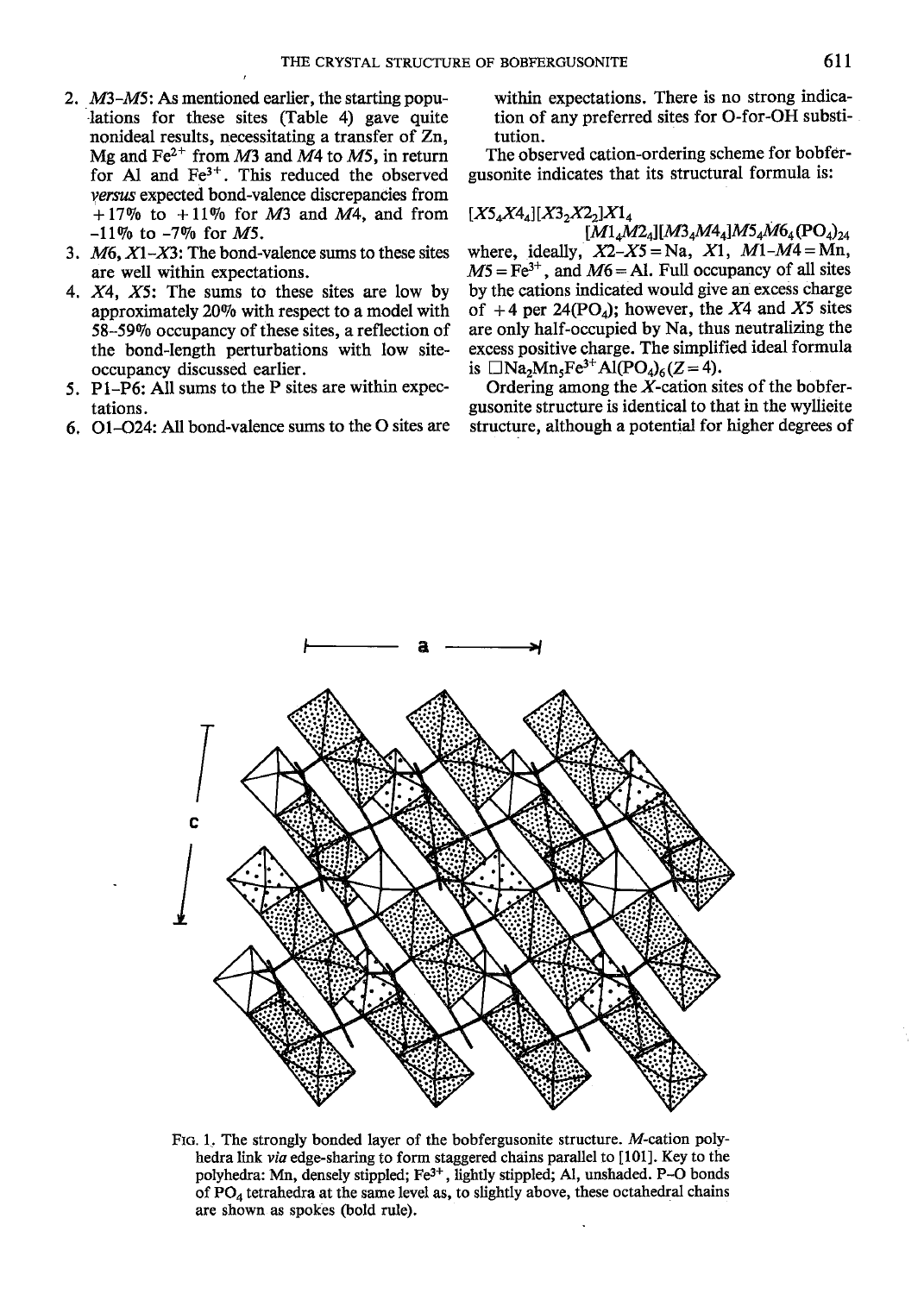

FIG. 2. The weakly bonded layer of the bobfergusonite structure. The  $X1$  polyhedron is an octahedron, and is represented in dense stippling, to signify occupancy by Mn. The  $X2-X5$  sites are occupied by Na; Na-O bonds of their co-ordination polyhedra are represented as spokes. Spokes without arrows denote bonding within the layer; spokes with arrows denote bonds that serve to link adjacent weakly and strongly bonded layers,

| TABLE 8. |  | BOBFERGUSONITE: MEAN M- AND X-SITE BOND LENGTHS (A) |  |  |  | TABLE 9. BOBFERGUSONITE: BOND VALENCE SUMS (v.u.) |
|----------|--|-----------------------------------------------------|--|--|--|---------------------------------------------------|
|----------|--|-----------------------------------------------------|--|--|--|---------------------------------------------------|

| Bond                                                                                         | Obs.                                               | Calc.                                        | Bond                                                                             | Obs.                                      | Calc.                                |
|----------------------------------------------------------------------------------------------|----------------------------------------------------|----------------------------------------------|----------------------------------------------------------------------------------|-------------------------------------------|--------------------------------------|
| $<$ M1-0 $>$<br>$< M2 - 0 >$<br>$<$ M3-0 $>$<br>$< M4 - 0 >$<br>$<$ M5-0 $>$<br>$<$ M6-0 $>$ | 2.245<br>2.256<br>2.106<br>2.103<br>2.025<br>1.956 | 2.20<br>2.20<br>2.16<br>2.16<br>1.99<br>1.93 | $& 1 - 0 >$<br>$& 12 - 0 >$<br>$& 1.3 - 0 >$<br>$<$ X4-0 $>$ *<br>$& 15 - 0 >$ * | 2.246<br>2.568<br>2.578<br>2.646<br>2.636 | 2.24<br>2.55<br>2.55<br>2.50<br>2.50 |

only 60% occupied.

Figure 3 illustrates idealized  $Al^{3+}$  - Fe<sup>3+</sup> -  $M^{2+}$ cation ordering in the M-cation octahedral chains of the alluaudite, wyllieite and bobfergusonite structures. The M-cation chains of the alluaudite structure (Fig. 3a) are host to  $Fe<sup>3+</sup>$  and a wide range of divalent cations, but Al is present only in subordinate quantities, and plays a crystallographically indistinct role from  $Fe<sup>3+</sup>$ . Consequently, Al is not a variable in the ordering scheme of the alluaudite structure. The alluaudite structure has only two crystallographically distinct M-cation sites (Table 3); Fe<sup>3+</sup> -  $M^{2+}$ 

| TABLE 9. | BOBFERGUSONITE: |  | BOND VALENCE SUMS (v.u.) |  |  |  |
|----------|-----------------|--|--------------------------|--|--|--|
|----------|-----------------|--|--------------------------|--|--|--|

| Obs. | Calc.                                                                    | Bond                                                                   | Obs.                                           | Calc.                                     | Site                                                                                                                                                                                                                                                                                                                                     | Calc.                                                                                                                       | Exp.                                                                                         | Site                                                                     | Calc.                                                                                                                             | Exp.                                                                                                                                                         |
|------|--------------------------------------------------------------------------|------------------------------------------------------------------------|------------------------------------------------|-------------------------------------------|------------------------------------------------------------------------------------------------------------------------------------------------------------------------------------------------------------------------------------------------------------------------------------------------------------------------------------------|-----------------------------------------------------------------------------------------------------------------------------|----------------------------------------------------------------------------------------------|--------------------------------------------------------------------------|-----------------------------------------------------------------------------------------------------------------------------------|--------------------------------------------------------------------------------------------------------------------------------------------------------------|
|      |                                                                          |                                                                        |                                                |                                           | МĪ                                                                                                                                                                                                                                                                                                                                       | 1.61                                                                                                                        | 1,8                                                                                          | 01                                                                       | 1.99                                                                                                                              | 2                                                                                                                                                            |
|      |                                                                          |                                                                        |                                                |                                           | M2                                                                                                                                                                                                                                                                                                                                       | 1.54                                                                                                                        |                                                                                              |                                                                          |                                                                                                                                   |                                                                                                                                                              |
|      |                                                                          |                                                                        |                                                |                                           | M3                                                                                                                                                                                                                                                                                                                                       |                                                                                                                             |                                                                                              |                                                                          |                                                                                                                                   | 2                                                                                                                                                            |
|      |                                                                          | $<$ X4-0 $>$ *                                                         |                                                | 2.50                                      | M4                                                                                                                                                                                                                                                                                                                                       |                                                                                                                             |                                                                                              |                                                                          |                                                                                                                                   | $\overline{c}$                                                                                                                                               |
|      |                                                                          | $<$ X5-0 $>$ *                                                         |                                                | 2.50                                      |                                                                                                                                                                                                                                                                                                                                          |                                                                                                                             |                                                                                              |                                                                          |                                                                                                                                   |                                                                                                                                                              |
|      | 1.93                                                                     |                                                                        |                                                |                                           |                                                                                                                                                                                                                                                                                                                                          |                                                                                                                             |                                                                                              |                                                                          |                                                                                                                                   |                                                                                                                                                              |
|      |                                                                          |                                                                        |                                                |                                           |                                                                                                                                                                                                                                                                                                                                          |                                                                                                                             |                                                                                              |                                                                          |                                                                                                                                   |                                                                                                                                                              |
|      |                                                                          |                                                                        |                                                |                                           |                                                                                                                                                                                                                                                                                                                                          |                                                                                                                             |                                                                                              |                                                                          |                                                                                                                                   |                                                                                                                                                              |
|      |                                                                          |                                                                        |                                                |                                           |                                                                                                                                                                                                                                                                                                                                          |                                                                                                                             |                                                                                              |                                                                          |                                                                                                                                   |                                                                                                                                                              |
|      |                                                                          |                                                                        |                                                |                                           |                                                                                                                                                                                                                                                                                                                                          |                                                                                                                             |                                                                                              |                                                                          |                                                                                                                                   |                                                                                                                                                              |
|      |                                                                          |                                                                        |                                                |                                           |                                                                                                                                                                                                                                                                                                                                          |                                                                                                                             |                                                                                              |                                                                          |                                                                                                                                   |                                                                                                                                                              |
|      |                                                                          |                                                                        |                                                |                                           |                                                                                                                                                                                                                                                                                                                                          |                                                                                                                             |                                                                                              |                                                                          |                                                                                                                                   |                                                                                                                                                              |
|      |                                                                          |                                                                        |                                                |                                           |                                                                                                                                                                                                                                                                                                                                          |                                                                                                                             |                                                                                              |                                                                          | 1.86                                                                                                                              |                                                                                                                                                              |
|      |                                                                          |                                                                        |                                                |                                           |                                                                                                                                                                                                                                                                                                                                          |                                                                                                                             |                                                                                              | 015                                                                      | 1.98                                                                                                                              | 2                                                                                                                                                            |
|      |                                                                          |                                                                        |                                                |                                           |                                                                                                                                                                                                                                                                                                                                          |                                                                                                                             |                                                                                              | 016                                                                      | 2.02                                                                                                                              |                                                                                                                                                              |
|      |                                                                          |                                                                        |                                                |                                           |                                                                                                                                                                                                                                                                                                                                          |                                                                                                                             |                                                                                              | 017                                                                      |                                                                                                                                   |                                                                                                                                                              |
|      |                                                                          |                                                                        |                                                |                                           |                                                                                                                                                                                                                                                                                                                                          |                                                                                                                             |                                                                                              |                                                                          |                                                                                                                                   |                                                                                                                                                              |
|      |                                                                          |                                                                        |                                                |                                           |                                                                                                                                                                                                                                                                                                                                          | 5.06                                                                                                                        |                                                                                              |                                                                          |                                                                                                                                   |                                                                                                                                                              |
|      |                                                                          |                                                                        |                                                |                                           | P <sub>5</sub>                                                                                                                                                                                                                                                                                                                           | 5.07                                                                                                                        |                                                                                              |                                                                          |                                                                                                                                   |                                                                                                                                                              |
|      |                                                                          |                                                                        |                                                |                                           | P6                                                                                                                                                                                                                                                                                                                                       | 4.99                                                                                                                        |                                                                                              |                                                                          |                                                                                                                                   |                                                                                                                                                              |
|      |                                                                          |                                                                        |                                                |                                           |                                                                                                                                                                                                                                                                                                                                          |                                                                                                                             |                                                                                              |                                                                          |                                                                                                                                   |                                                                                                                                                              |
|      |                                                                          |                                                                        |                                                |                                           |                                                                                                                                                                                                                                                                                                                                          |                                                                                                                             |                                                                                              |                                                                          |                                                                                                                                   |                                                                                                                                                              |
|      |                                                                          |                                                                        |                                                |                                           |                                                                                                                                                                                                                                                                                                                                          |                                                                                                                             |                                                                                              |                                                                          |                                                                                                                                   |                                                                                                                                                              |
|      |                                                                          |                                                                        |                                                |                                           |                                                                                                                                                                                                                                                                                                                                          |                                                                                                                             |                                                                                              |                                                                          |                                                                                                                                   |                                                                                                                                                              |
|      | 2.245<br>2.256<br>2.106<br>2.103<br>2.025<br>1,956<br>only 60% occupied. | 2.20<br>2.20<br>2.16<br>2.16<br>1.99<br>e site populations of Table 4. | $< 11 - 0 >$<br>$& 12 - 0 >$<br>$& x3 - 0 > 0$ | 2.246<br>2.568<br>2,578<br>2,646<br>2.636 | 2.24<br>2,55<br>2,55<br>nd lengths calculated from the ionic radii of Shannon (1976a), using<br>rder exists. The alluaudite structure is less ordered<br>ian these; specifically, intrachain ordering of $X$<br>ations is not shown (Moore & Molin-Case 1974).<br>Figure 3 illustrates idealized $Al^{3+}$ – Fe <sup>3+</sup> – $M^{2+}$ | M5<br>M6<br>X1<br>X2<br>$x_3$<br>X4<br>Х5<br>P٦<br>P2<br>P3<br>P4<br>ation ordering in the $M$ -cation octahedral chains of | 2.42<br>2.44<br>2.65<br>2,90<br>1.95<br>0.94<br>0.89<br>0.46<br>0.47<br>5.03<br>5.06<br>5.09 | 1.8<br>2.2<br>2,2<br>2.8<br>$\mathbf{z}$<br>0.85<br>0.81<br>0.58<br>0.59 | 02<br>03<br>04<br>05<br>06<br>07<br>08<br>09<br>010<br>01 l<br>012<br>013<br>014<br>018<br>019<br>020<br>021<br>022<br>023<br>024 | 2,00<br>2.06<br>2.05<br>2.05<br>2,05<br>2.04<br>2.01<br>1.95<br>1.96<br>1.97<br>1.96<br>1,86<br>1.95<br>1.96<br>1.91<br>1.90<br>2.06<br>2.05<br>2.04<br>1.95 |

Bond valences calculated from Brown (1981). Expected bond-valences<br>from Table 4 site populations.

cation order ranges from complete  $M^{2+}$ -cation disorder over both sites (top of Fig. 3a) to complete  $Fe^{3+}$  –  $M^{2+}$  order, *i.e.*, with all  $M^{2+}$  at one site and all Fe3\* at the other (bottom of Fig. 3a).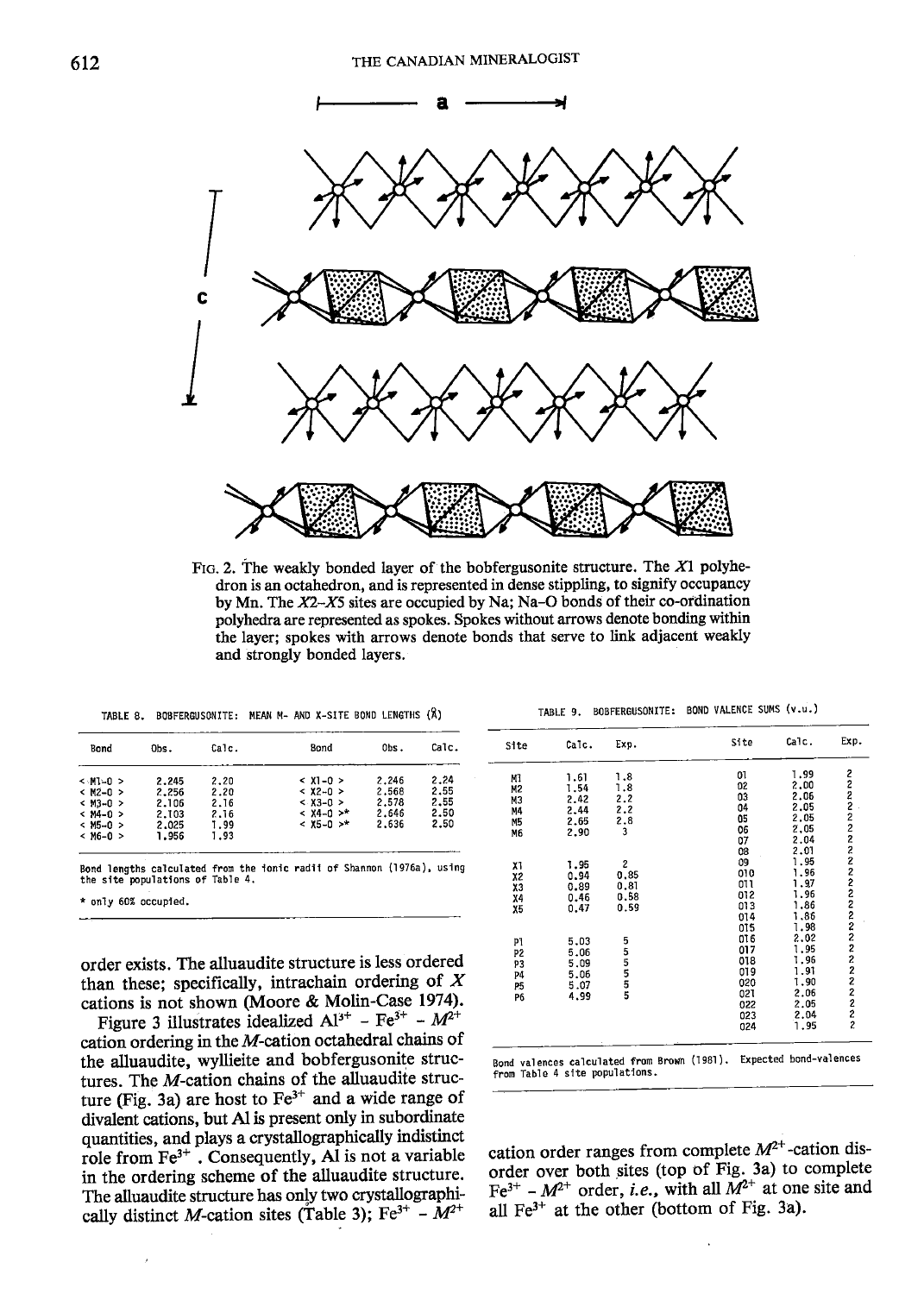











FIG. 3. Al - Fe<sup>3+</sup> -  $M^{2+}$  cation ordering in the alluaudite  $(a)$ , wyllieite  $(b)$ , and bobfergusonite  $(c)$  structure-types. Polyhedron shading is as in Figure l, except that the use of dense stippling is extended to represent polyhedra of any  $M^{2+}$  cation.